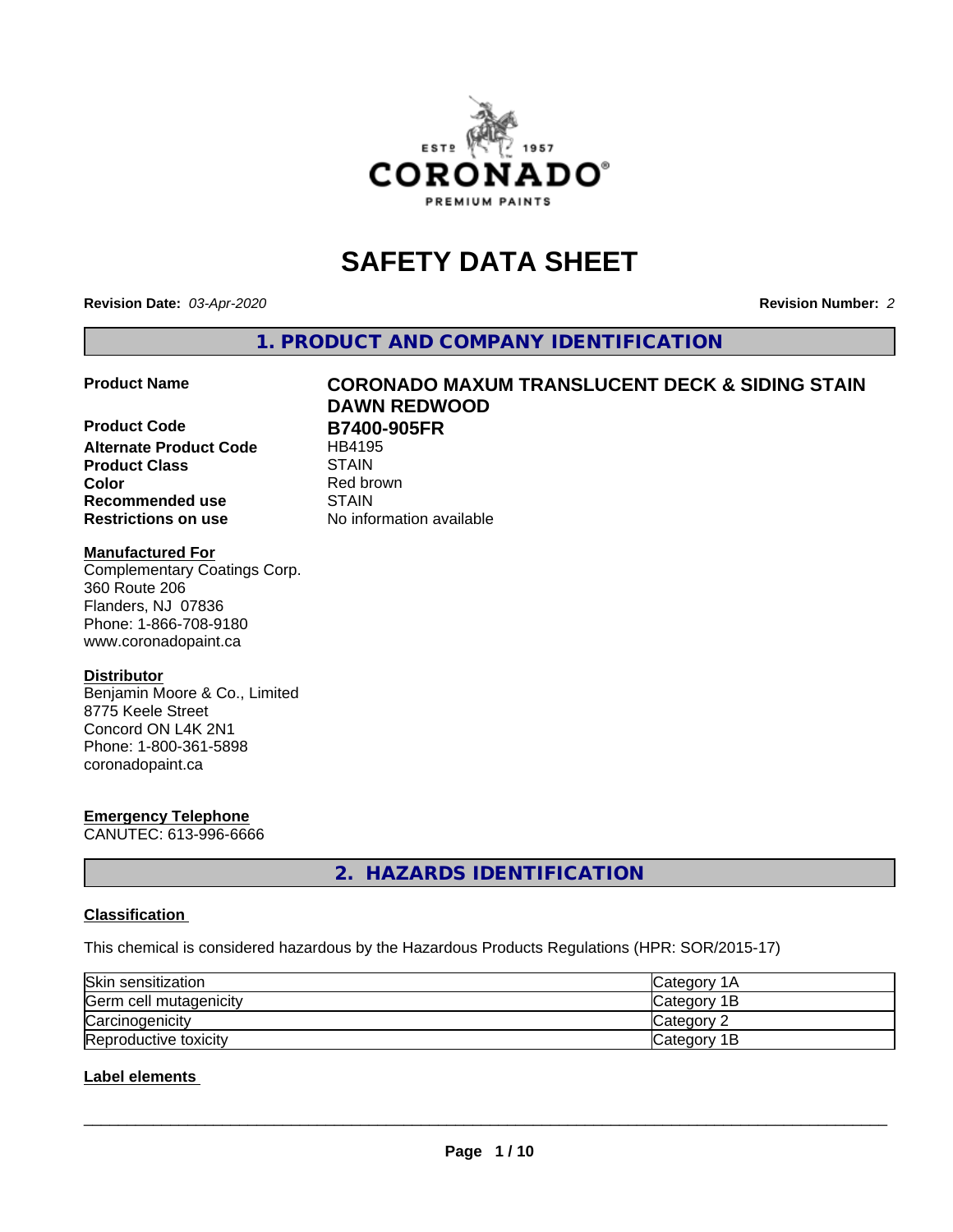#### **Danger**

#### **Hazard statements**

May cause an allergic skin reaction May cause genetic defects Suspected of causing cancer May damage fertility or the unborn child



**Appearance** liquid **CODO** *Appearance liquid* **Odor** *CODO CODO* **<b>***CODO CODO CODO CODO CODO* 

#### **Precautionary Statements - Prevention**

Obtain special instructions before use Do not handle until all safety precautions have been read and understood Use personal protective equipment as required Avoid breathing dust/fume/gas/mist/vapors/spray Contaminated work clothing should not be allowed out of the workplace Wear protective gloves

#### **Precautionary Statements - Response**

IF exposed or concerned: Get medical advice/attention **Skin** IF ON SKIN: Wash with plenty of soap and water If skin irritation or rash occurs: Get medical advice/attention Wash contaminated clothing before reuse

#### **Precautionary Statements - Storage**

Store locked up

#### **Precautionary Statements - Disposal**

Dispose of contents/container to an approved waste disposal plant

#### **Other information**

No information available

| <b>Chemical name</b> | CAS No.       | Weight-% | <b>Hazardous Material</b><br>registry number<br>(HMIRA reaistry #) | Date HMIRA filed and<br>Information Review Act Idate exemption granted<br>(if applicable) |
|----------------------|---------------|----------|--------------------------------------------------------------------|-------------------------------------------------------------------------------------------|
| Propylene glycol     | $57 - 55 - 6$ | - 5%     |                                                                    |                                                                                           |

### **3. COMPOSITION INFORMATION ON COMPONENTS**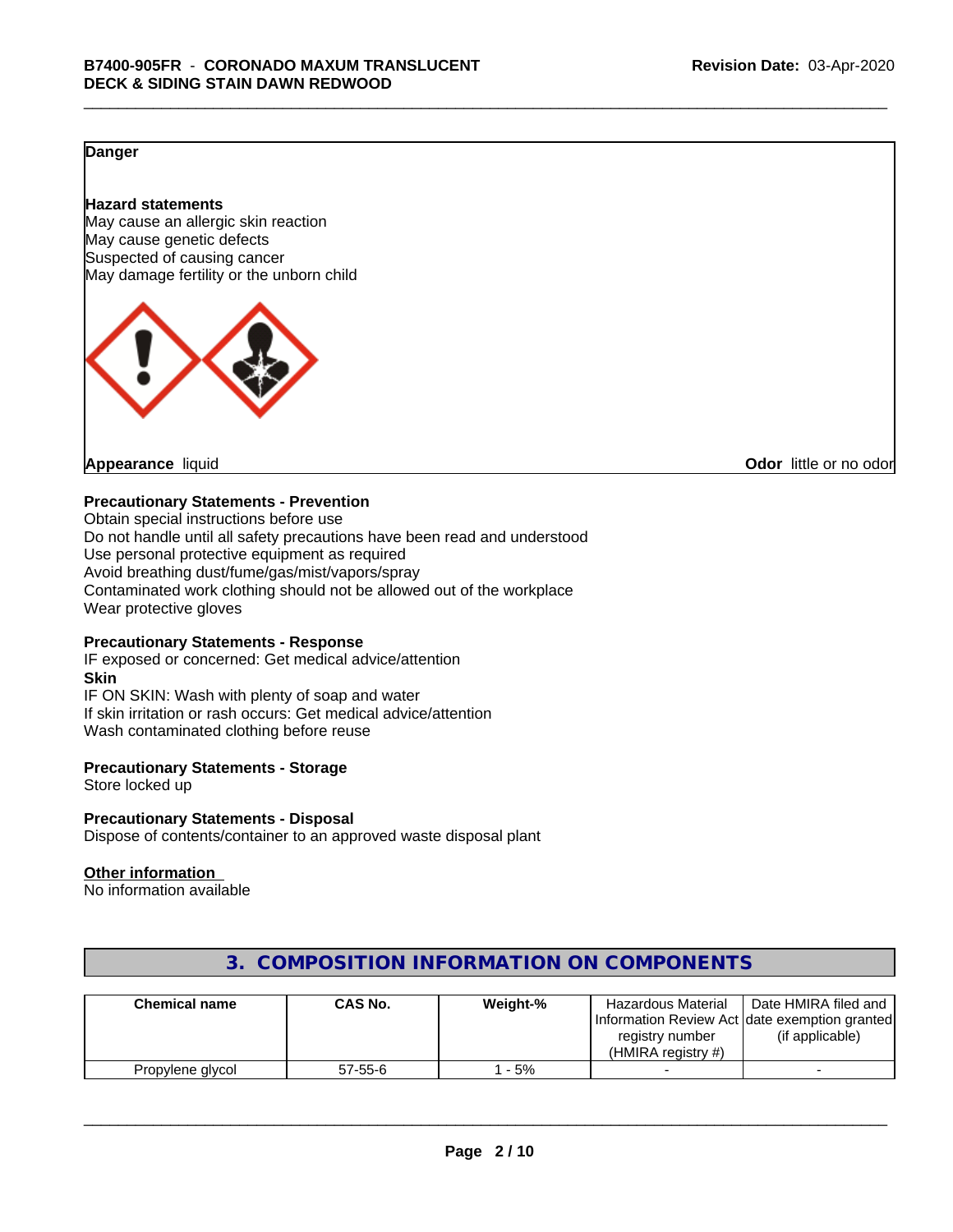#### \_\_\_\_\_\_\_\_\_\_\_\_\_\_\_\_\_\_\_\_\_\_\_\_\_\_\_\_\_\_\_\_\_\_\_\_\_\_\_\_\_\_\_\_\_\_\_\_\_\_\_\_\_\_\_\_\_\_\_\_\_\_\_\_\_\_\_\_\_\_\_\_\_\_\_\_\_\_\_\_\_\_\_\_\_\_\_\_\_\_\_\_\_ **B7400-905FR** - **CORONADO MAXUM TRANSLUCENT DECK & SIDING STAIN DAWN REDWOOD**

| Poly(oxy-1,2-ethanediyl),<br>.alpha.-[3-[3-(2H-benzotriazol-2-<br>yl)-5-(1,1-dimethylethyl)-4-hydro<br>xyphenyl]-1-oxopropyl]-.omega.-<br>hydroxy-                                                                              | 104810-48-2 | $0.1 - 0.25\%$ |  |
|---------------------------------------------------------------------------------------------------------------------------------------------------------------------------------------------------------------------------------|-------------|----------------|--|
| Decanedioic acid,<br>$bis(1,2,2,6,6-pentamentlyl-4-pip)$<br>eridinyl) ester                                                                                                                                                     | 41556-26-7  | $0.1 - 0.25\%$ |  |
| Carbamic acid,<br>1H-benzimidazol-2-yl-, methyl<br>ester                                                                                                                                                                        | 10605-21-7  | $0.1 - 0.25%$  |  |
| Poly(oxy-1,2-ethanediyl),<br>.alpha.-[3-[3-(2H-benzotriazol-2-<br>yl)-5-(1,1-dimethylethyl)-4-hydro<br>xyphenyl]-1-oxopropyl]-.omega.-<br>[3-[3-(2H-benzotriazol-2-yl)-5-(1,<br>1-dimethylethyl)-4-hydroxyphen<br>yll-1-oxoprop | 104810-47-1 | $0.1 - 0.25%$  |  |
| Cobalt neodecanoate                                                                                                                                                                                                             | 27253-31-2  | $0.1 - 0.25%$  |  |

\*The exact percentage (concentration) of composition has been withheld as a trade secret

## **4. FIRST AID MEASURES**

| <b>General Advice</b>                  | If symptoms persist, call a physician. Show this safety data<br>sheet to the doctor in attendance.                                                                                                                                     |
|----------------------------------------|----------------------------------------------------------------------------------------------------------------------------------------------------------------------------------------------------------------------------------------|
| <b>Eye Contact</b>                     | Rinse thoroughly with plenty of water for at least 15<br>minutes and consult a physician.                                                                                                                                              |
| <b>Skin Contact</b>                    | Wash off immediately with soap and plenty of water while<br>removing all contaminated clothes and shoes. If skin<br>irritation persists, call a physician. Wash clothing before<br>reuse. Destroy contaminated articles such as shoes. |
| <b>Inhalation</b>                      | Move to fresh air. If symptoms persist, call a physician.                                                                                                                                                                              |
| Ingestion                              | Clean mouth with water and afterwards drink plenty of<br>water. Consult a physician if necessary.                                                                                                                                      |
| <b>Most Important Symptoms/Effects</b> | May cause allergic skin reaction.                                                                                                                                                                                                      |
| <b>Notes To Physician</b>              | Treat symptomatically.                                                                                                                                                                                                                 |
|                                        |                                                                                                                                                                                                                                        |

**5. FIRE-FIGHTING MEASURES**

| <b>Suitable Extinguishing Media</b>                                                                           | Use extinguishing measures that are appropriate to local<br>circumstances and the surrounding environment. |
|---------------------------------------------------------------------------------------------------------------|------------------------------------------------------------------------------------------------------------|
| Protective equipment and precautions for firefighters As in any fire, wear self-contained breathing apparatus | pressure-demand, MSHA/NIOSH (approved or equivalent)<br>and full protective gear.                          |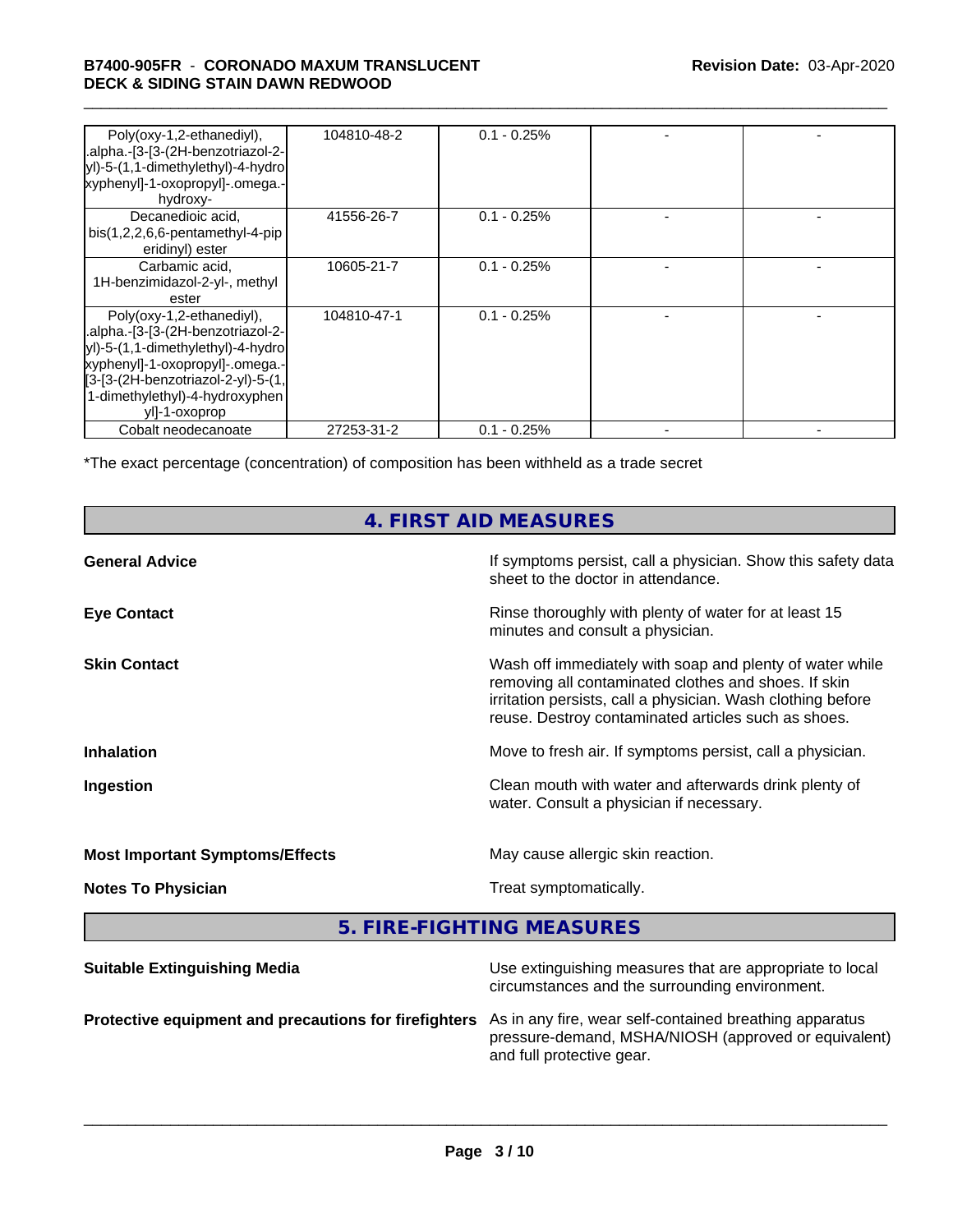| <b>Specific Hazards Arising From The Chemical</b>                                | Closed containers may rupture if exposed to fire or<br>extreme heat. |
|----------------------------------------------------------------------------------|----------------------------------------------------------------------|
| Sensitivity to mechanical impact                                                 | No                                                                   |
| Sensitivity to static discharge                                                  | No.                                                                  |
| <b>Flash Point Data</b><br>Flash point (°F)<br>Flash Point (°C)<br><b>Method</b> | Not applicable<br>Not applicable<br>Not applicable                   |
| <b>Flammability Limits In Air</b>                                                |                                                                      |
| Lower flammability limit:<br><b>Upper flammability limit:</b>                    | Not applicable<br>Not applicable                                     |
| <b>NFPA</b><br>Health: 2<br>Flammability: 0                                      | <b>Special: Not Applicable</b><br><b>Instability: 0</b>              |
| <b>NFPA Legend</b><br>0 Not Hozordoug                                            |                                                                      |

- 0 Not Hazardous
- 1 Slightly
- 2 Moderate
- 3 High
- 4 Severe

*The ratings assigned are only suggested ratings, the contractor/employer has ultimate responsibilities for NFPA ratings where this system is used.*

*Additional information regarding the NFPA rating system is available from the National Fire Protection Agency (NFPA) at www.nfpa.org.*

## **6. ACCIDENTAL RELEASE MEASURES**

| <b>Personal Precautions</b>      | Avoid contact with skin, eyes and clothing. Ensure<br>adequate ventilation.                          |
|----------------------------------|------------------------------------------------------------------------------------------------------|
| <b>Other Information</b>         | Prevent further leakage or spillage if safe to do so.                                                |
| <b>Environmental precautions</b> | See Section 12 for additional Ecological Information.                                                |
| <b>Methods for Cleaning Up</b>   | Soak up with inert absorbent material. Sweep up and<br>shovel into suitable containers for disposal. |

#### **7. HANDLING AND STORAGE**

| <b>Handling</b>               | Avoid contact with skin, eyes and clothing. Avoid breathing<br>vapors, spray mists or sanding dust. In case of insufficient<br>ventilation, wear suitable respiratory equipment. |
|-------------------------------|----------------------------------------------------------------------------------------------------------------------------------------------------------------------------------|
| <b>Storage</b>                | Keep container tightly closed. Keep out of the reach of<br>children.                                                                                                             |
| <b>Incompatible Materials</b> | No information available                                                                                                                                                         |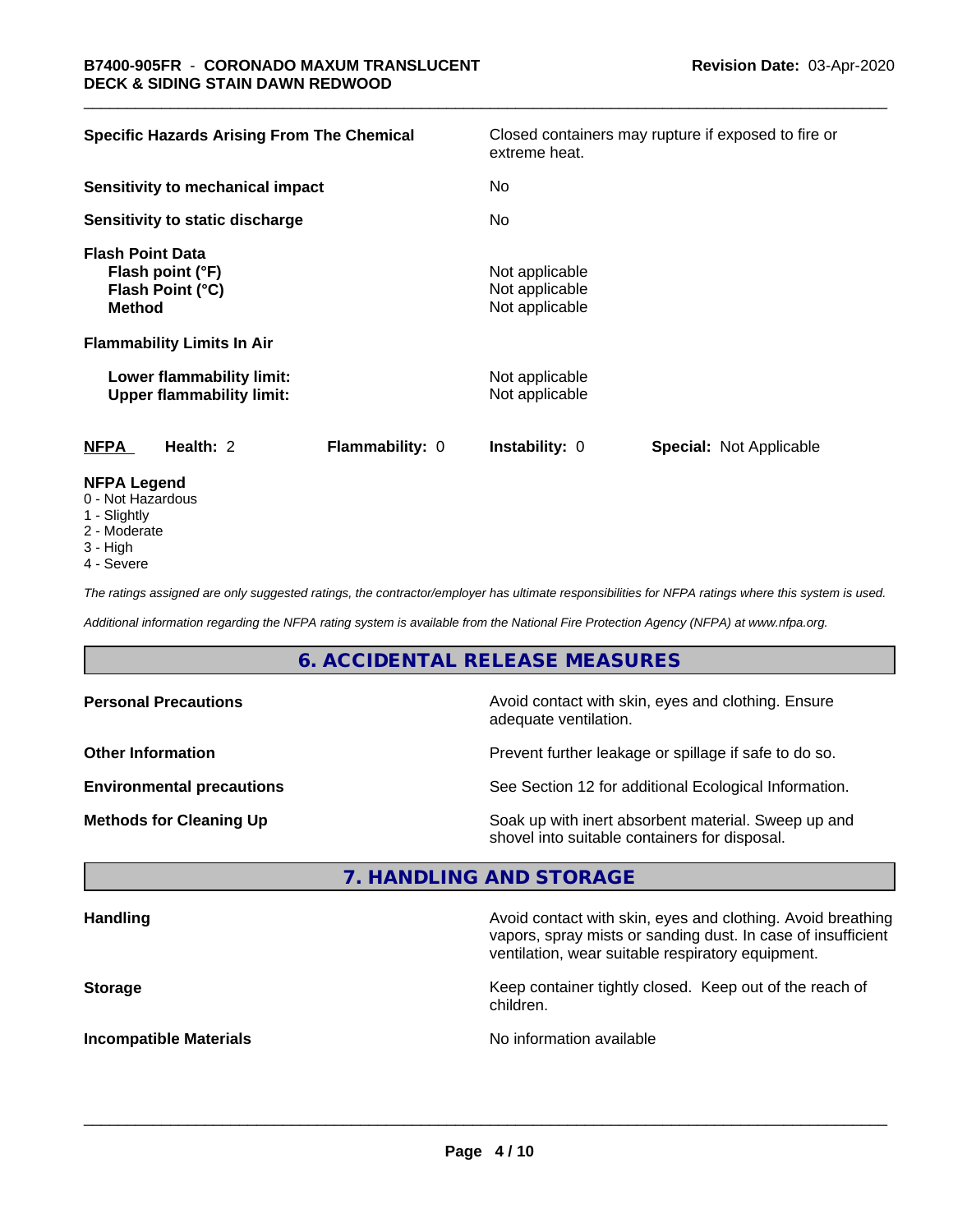### **8. EXPOSURE CONTROLS/PERSONAL PROTECTION**

#### **Exposure Limits**

| <b>Chemical name</b> | <b>ACGIH TLV</b> | Alberta | <b>British Columbia</b> | Ontario                       | Quebec |
|----------------------|------------------|---------|-------------------------|-------------------------------|--------|
| Propylene glycol     | N/E              | N/E     | N/E                     | 10 mg/m $3$ - TWA             | N/E    |
|                      |                  |         |                         | 50 ppm - TWA                  |        |
|                      |                  |         |                         | TWA<br>$155 \text{ mg/m}^3$ - |        |

#### **Legend**

ACGIH - American Conference of Governmental Industrial Hygienists Alberta - Alberta Occupational Exposure Limits British Columbia - British Columbia Occupational Exposure Limits Ontario - Ontario Occupational Exposure Limits Quebec - Quebec Occupational Exposure Limits N/E - Not established

#### **Personal Protective Equipment**

**Engineering Measures Ensure** Ensure adequate ventilation, especially in confined areas.

**Eye/Face Protection Safety glasses with side-shields.** 

**Skin Protection Protection Protective gloves and impervious clothing. Respiratory Protection Exercise 2018** Use only with adequate ventilation. In operations where exposure limits are exceeded, use a NIOSH approved respirator that has been selected by a technically qualified person for the specific work conditions. When spraying the product or applying in confined areas, wear a NIOSH approved respirator specified for paint spray or organic vapors.

**Hygiene Measures Avoid contact with skin, eyes and clothing. Remove and Avoid contact with skin, eyes and clothing. Remove and Avoid contact with skin, eyes and clothing. Remove and** wash contaminated clothing before re-use. Wash thoroughly after handling.

#### **9. PHYSICAL AND CHEMICAL PROPERTIES**

| Appearance                        | liquid                   |
|-----------------------------------|--------------------------|
| Odor                              | little or no odor        |
| <b>Odor Threshold</b>             | No information available |
| Density (Ibs/gal)                 | $8.55 - 8.65$            |
| <b>Specific Gravity</b>           | $1.02 - 1.04$            |
| рH                                | No information available |
| <b>Viscosity (cps)</b>            | No information available |
| Solubility(ies)                   | No information available |
| <b>Water solubility</b>           | No information available |
| <b>Evaporation Rate</b>           | No information available |
| Vapor pressure                    | No information available |
| Vapor density                     | No information available |
| Wt. % Solids                      | $20 - 30$                |
| Vol. % Solids                     | $15 - 25$                |
| Wt. % Volatiles                   | $70 - 80$                |
| Vol. % Volatiles                  | 75 - 85                  |
| <b>VOC Regulatory Limit (g/L)</b> | < 250                    |
| <b>Boiling Point (°F)</b>         | 212                      |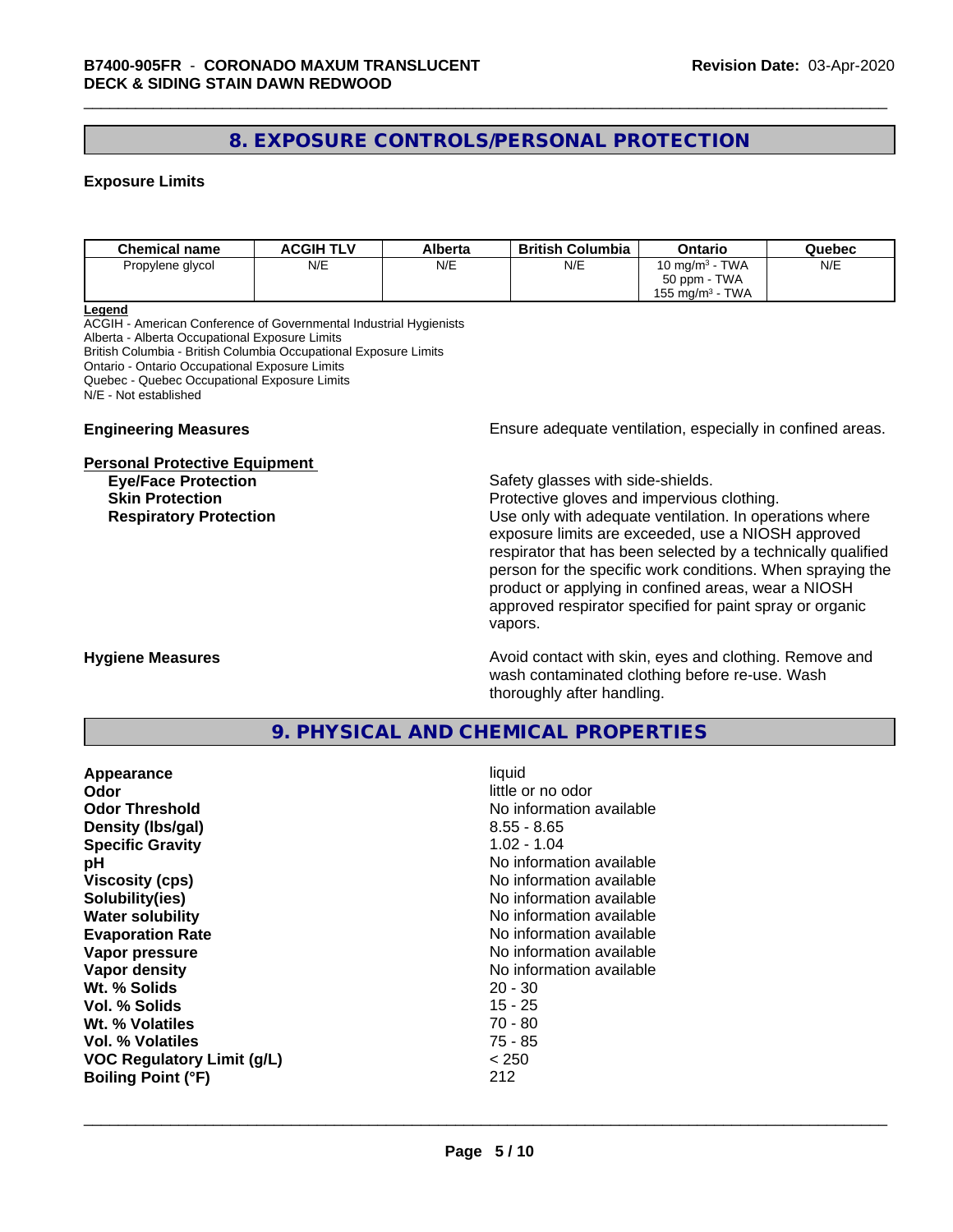| <b>Boiling Point (°C)</b>            | 100                      |
|--------------------------------------|--------------------------|
| Freezing point (°F)                  | 32                       |
| <b>Freezing Point (°C)</b>           | 0                        |
| Flash point (°F)                     | Not applicable           |
| Flash Point (°C)                     | Not applicable           |
| <b>Method</b>                        | Not applicable           |
| Flammability (solid, gas)            | Not applicable           |
| <b>Upper flammability limit:</b>     | Not applicable           |
| Lower flammability limit:            | Not applicable           |
| <b>Autoignition Temperature (°F)</b> | No information available |
| <b>Autoignition Temperature (°C)</b> | No information available |
| Decomposition Temperature (°F)       | No information available |
| Decomposition Temperature (°C)       | No information available |
| <b>Partition coefficient</b>         | No information available |

#### **10. STABILITY AND REACTIVITY**

| <b>Reactivity</b> |
|-------------------|
|-------------------|

**Hazardous Decomposition Products** None under normal use.

**Not Applicable** 

**Chemical Stability Stable under normal conditions.** 

**Conditions to avoid Prevent from freezing.** 

**Incompatible Materials No materials** No materials to be especially mentioned.

**Possibility of hazardous reactions** None under normal conditions of use.

#### **11. TOXICOLOGICAL INFORMATION**

## **Product Information Information on likely routes of exposure Principal Routes of Exposure Exposure** Eye contact, skin contact and inhalation. **Acute Toxicity Product Information Information No information available <u>Symptoms related to the physical, chemical and toxicological characteristics</u> Symptoms** No information available **Delayed and immediate effects as well as chronic effects from short and long-term exposure Eye contact Exercise Solution** May cause slight irritation **Skin contact** Substance may cause slight skin irritation. Prolonged or repeated contact may dry skin and cause irritation. **Inhalation** May cause irritation of respiratory tract. **Ingestion Ingestion Ingestion Ingestion Ingestion Ingestion Ingestion Ingestion Ingestion Ingestion** vomiting and diarrhea. **Sensitization** May cause an allergic skin reaction.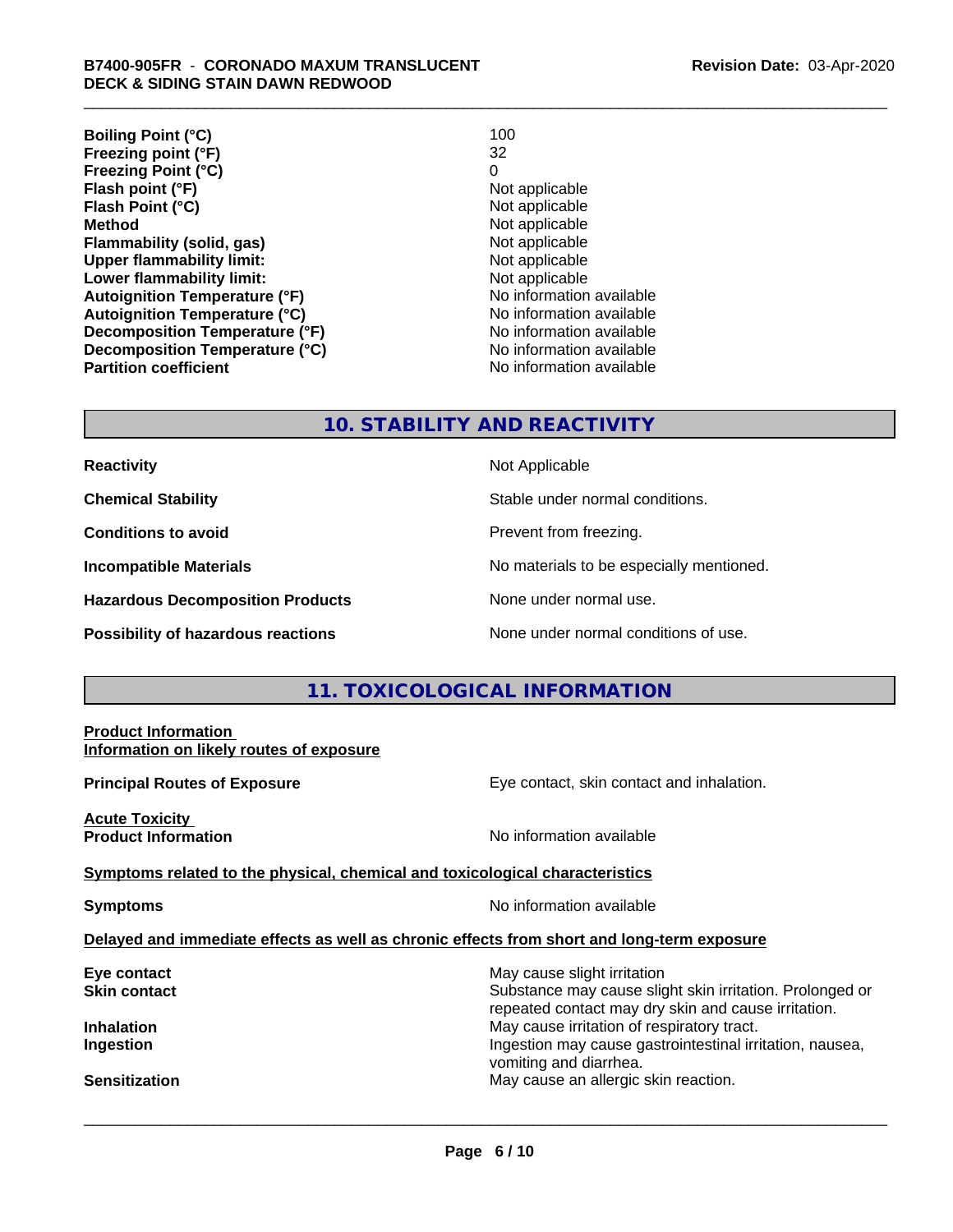| <b>Neurological Effects</b>     | No information available.                 |
|---------------------------------|-------------------------------------------|
| <b>Mutagenic Effects</b>        | Suspected of causing genetic defects.     |
| <b>Reproductive Effects</b>     | May damage fertility or the unborn child. |
| <b>Developmental Effects</b>    | No information available.                 |
| <b>Target organ effects</b>     | No information available.                 |
| <b>STOT - single exposure</b>   | No information available.                 |
| <b>STOT - repeated exposure</b> | No information available.                 |
| Other adverse effects           | No information available.                 |
| <b>Aspiration Hazard</b>        | No information available.                 |

#### **Numerical measures of toxicity**

#### **The following values are calculated based on chapter 3.1 of the GHS document**

| <b>ATEmix (oral)</b>   | 687306 mg/kg |
|------------------------|--------------|
| <b>ATEmix (dermal)</b> | 714798 mg/kg |

#### **Component Information**

| Chemical name                                                                           | Oral LD50                                    | Dermal LD50                                                        | Inhalation LC50 |
|-----------------------------------------------------------------------------------------|----------------------------------------------|--------------------------------------------------------------------|-----------------|
| Propylene glycol<br>57-55-6                                                             | $= 20$ g/kg (Rat)                            | $= 20800$ mg/kg (Rabbit)                                           |                 |
| Decanedioic acid,<br>  bis(1,2,2,6,6-pentamethyl-4-piperidi<br>nyl) ester<br>41556-26-7 | $= 2615$ mg/kg (Rat)                         |                                                                    |                 |
| Carbamic acid,<br>1H-benzimidazol-2-yl-, methyl ester  <br>10605-21-7                   | $>$ 5050 mg/kg (Rat)<br>$= 6400$ mg/kg (Rat) | $> 10000$ mg/kg (Rabbit) = 2 g/kg (<br>$Rat$ = 8500 mg/kg (Rabbit) |                 |
| Cobalt neodecanoate<br>27253-31-2                                                       |                                              | 2500 mg/kg                                                         |                 |

#### **Chronic Toxicity**

#### **Carcinogenicity**

*The information below indicateswhether each agency has listed any ingredient as a carcinogen:.*

| <b>Chemical name</b> | <b>IARC</b>                     | <b>NTP</b>                   |
|----------------------|---------------------------------|------------------------------|
|                      | 2B<br>Possible Human Carcinogen | Reasonably Anticipated Human |
| Cobalt neodecanoate  |                                 | Carcinoden                   |

• Cobalt and cobalt compounds are listed as possible human carcinogens by IARC (2B). However, there is inadequate evidence of the carcinogenicity of cobalt and cobalt compounds in humans.

#### **Legend**

IARC - International Agency for Research on Cancer NTP - National Toxicity Program OSHA - Occupational Safety & Health Administration

**12. ECOLOGICAL INFORMATION**

#### **Ecotoxicity Effects**

The environmental impact of this product has not been fully investigated.

#### **Product Information**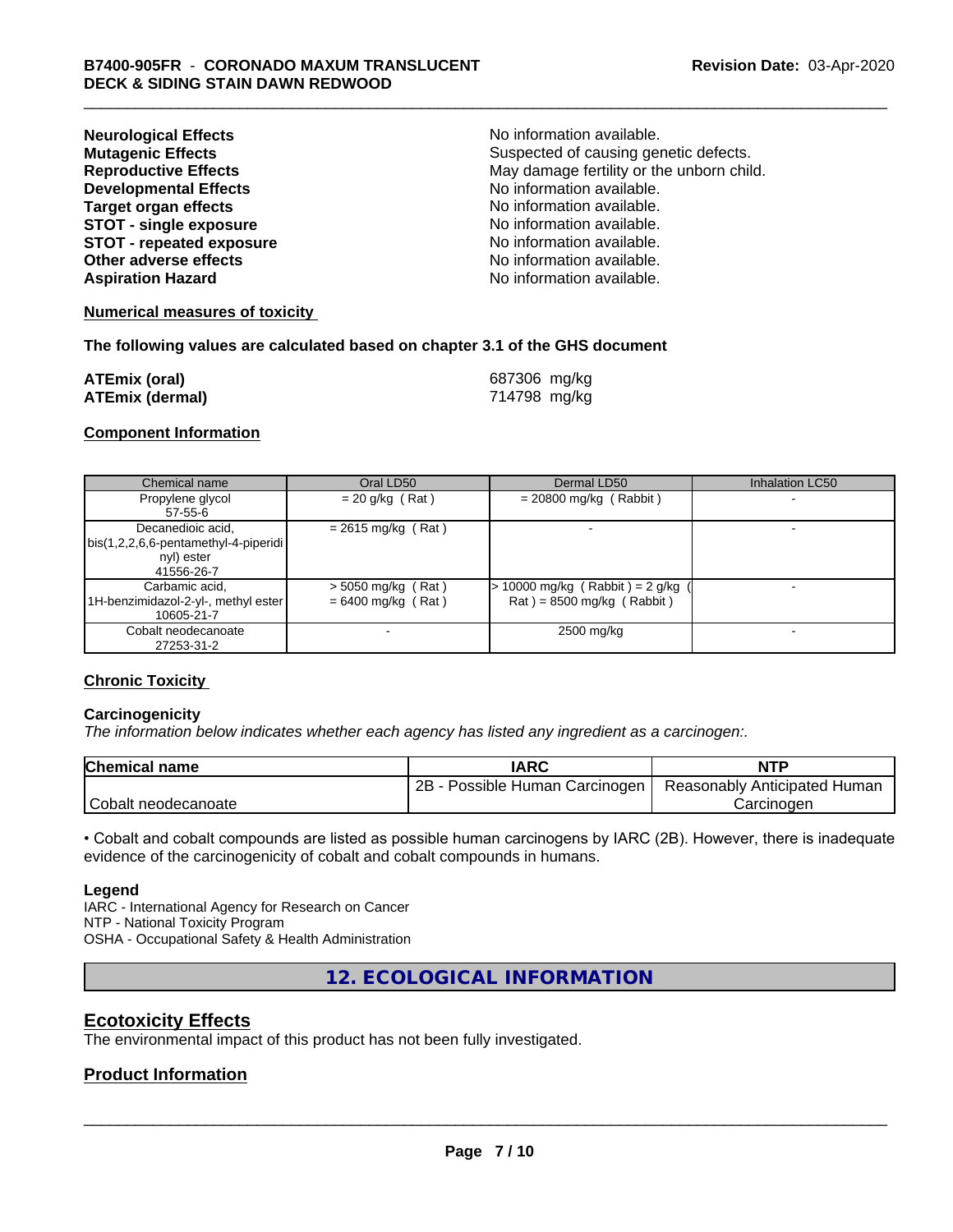#### **Acute Toxicity to Fish** No information available

## **Acute Toxicity to Aquatic Invertebrates**

No information available

#### **Acute Toxicity to Aquatic Plants**

No information available

#### **Persistence / Degradability**

No information available.

#### **Bioaccumulation**

There is no data for this product.

#### **Mobility in Environmental Media**

No information available.

#### **Ozone**

No information available

#### **Component Information**

#### **Acute Toxicity to Fish**

Propylene glycol LC50: 710 mg/L (Fathead Minnow - 96 hr.) Carbamic acid, 1H-benzimidazol-2-yl-, methyl ester LC50: 1.5 mg/L (Rainbow Trout - 96 hr.)

#### **Acute Toxicity to Aquatic Invertebrates**

Propylene glycol EC50: > 10000 mg/L (Daphnia magna - 24 hr.) Carbamic acid, 1H-benzimidazol-2-yl-, methyl ester LC50: 0.22 mg/L (water flea - 48 hr.)

#### **Acute Toxicity to Aquatic Plants**

No information available

**13. DISPOSAL CONSIDERATIONS**

**Waste Disposal Method Dispose of in accordance with federal, state, provincial,** and local regulations. Local requirements may vary, consult your sanitation department or state-designated environmental protection agency for more disposal options.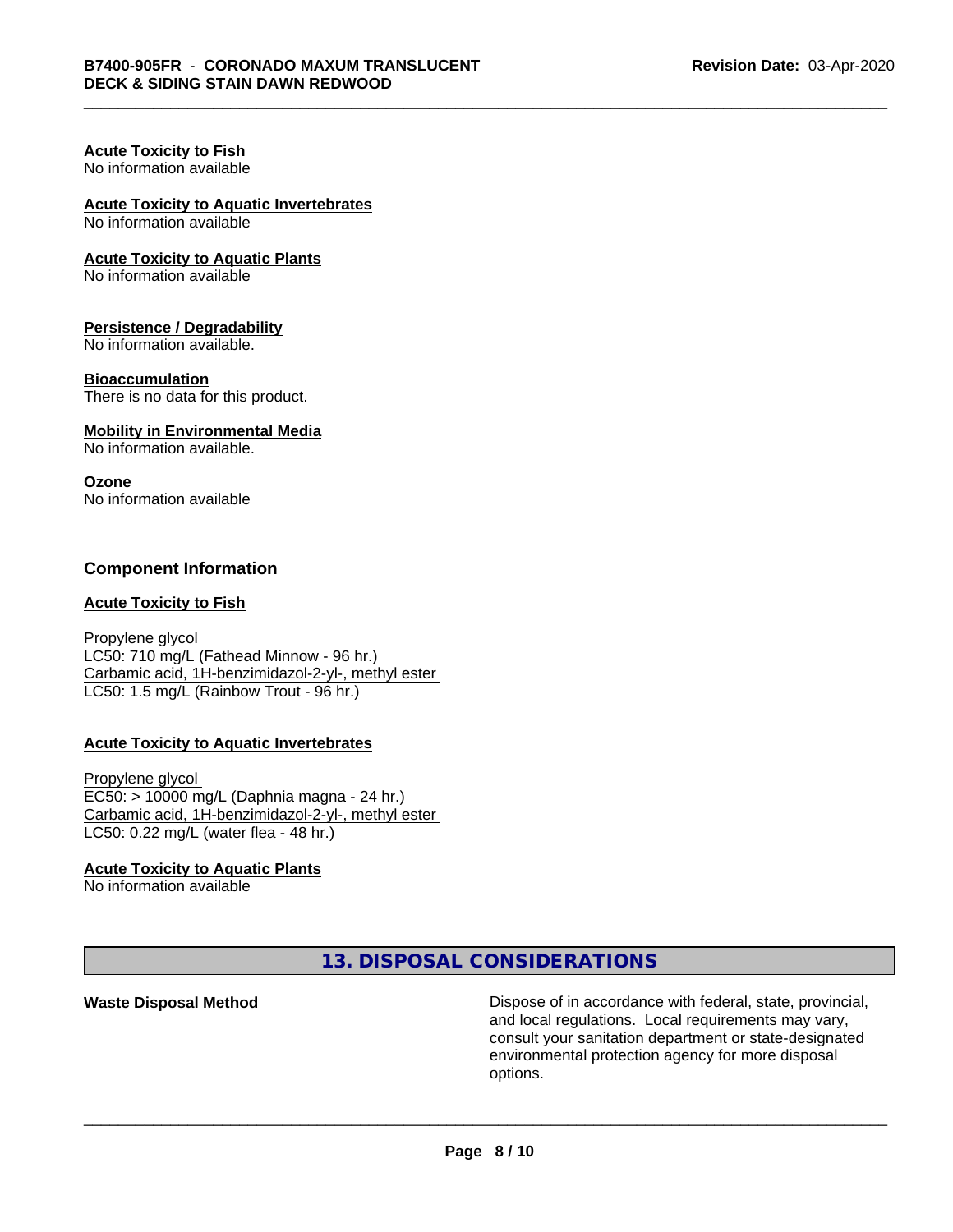#### **14. TRANSPORT INFORMATION**

**TDG** Not regulated

**ICAO / IATA** Not regulated

**IMDG / IMO** Not regulated

### **15. REGULATORY INFORMATION**

#### **International Inventories**

| <b>TSCA: United States</b> | Yes - All components are listed or exempt. |
|----------------------------|--------------------------------------------|
| <b>DSL: Canada</b>         | Yes - All components are listed or exempt. |

#### **National Pollutant Release Inventory (NPRI)**

#### **NPRI Parts 1- 4**

This product contains the following Parts 1-4 NPRI chemicals:

*None*

#### **NPRI Part 5**

This product contains the following NPRI Part 5 Chemicals:

*None*

#### **WHMIS Regulatory Status**

This product has been classified in accordance with the hazard criteria of the Hazardous Products Regulations (HPR) and the SDS contains all the information required by the HPR.

**16. OTHER INFORMATION**

**HMIS** - **Health:** 2\* **Flammability:** 0 **Reactivity:** 0 **PPE:** -

#### **HMIS Legend**

- 0 Minimal Hazard
- 1 Slight Hazard
- 2 Moderate Hazard
- 3 Serious Hazard
- 4 Severe Hazard
- \* Chronic Hazard
- X Consult your supervisor or S.O.P. for "Special" handling instructions.

*Note: The PPE rating has intentionally been left blank. Choose appropriate PPE that will protect employees from the hazards the material will present under the actual normal conditions of use.*